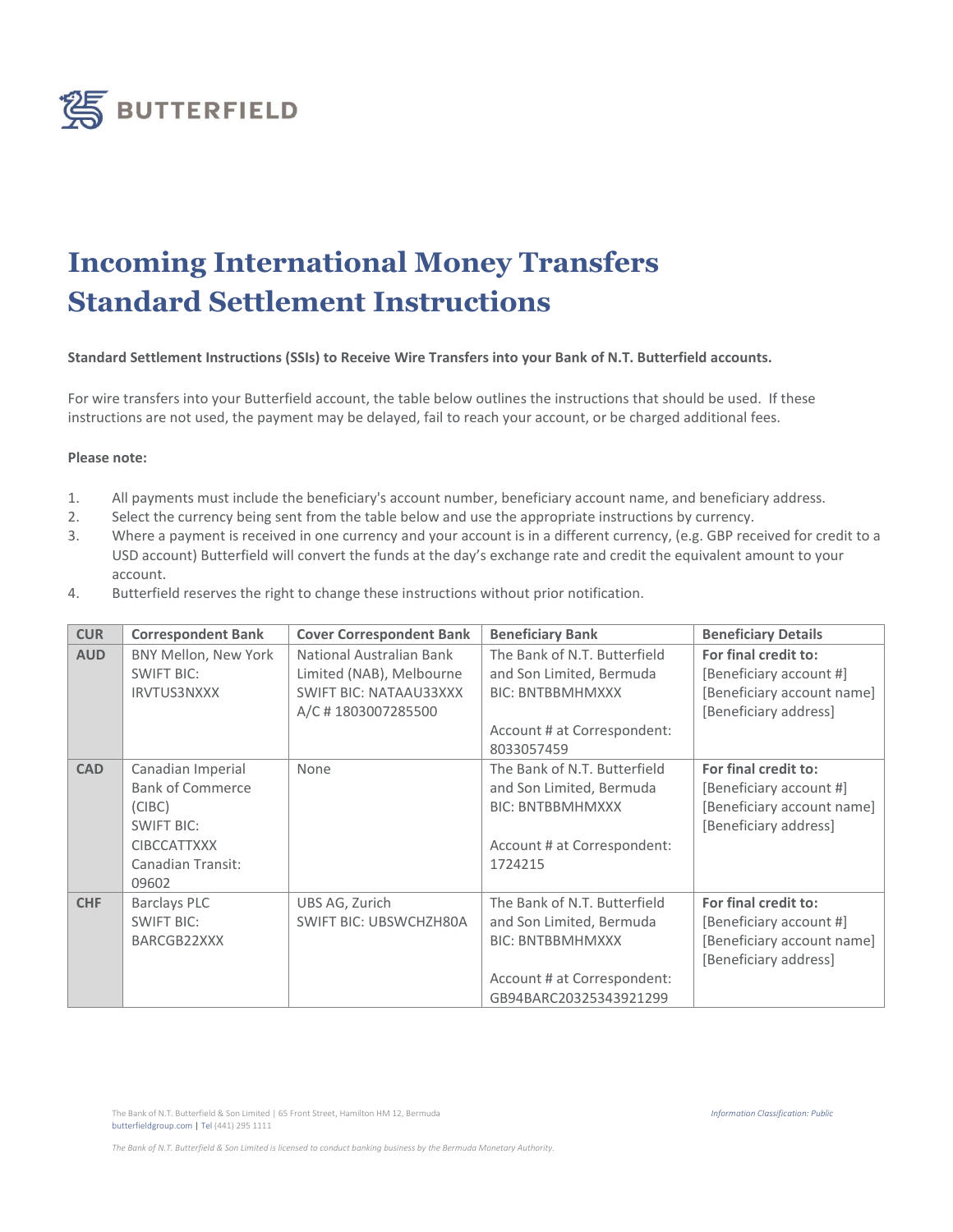

| <b>DKK</b> | <b>Barclays PLC</b>          | Nordea, Copenhagen,           | The Bank of N.T. Butterfield              | For final credit to:       |
|------------|------------------------------|-------------------------------|-------------------------------------------|----------------------------|
|            | <b>SWIFT BIC:</b>            | Denmark                       | and Son Limited, Bermuda                  | [Beneficiary account #]    |
|            | BARCGB22XXX                  | <b>SWIFT BIC: NDEADKKKXXX</b> | <b>BIC: BNTBBMHMXXX</b>                   | [Beneficiary account name] |
|            |                              |                               |                                           | [Beneficiary address]      |
|            |                              |                               | Account # at Correspondent:               |                            |
|            |                              |                               | GB83BARC20325362466733                    |                            |
| <b>EUR</b> | <b>Barclays Bank Ireland</b> | None                          | The Bank of N.T. Butterfield              | For final credit to:       |
|            | PLC (Frankfurt Branch)       |                               | and Son Limited, Bermuda                  | [Beneficiary account #]    |
|            | <b>SWIFT BIC:</b>            |                               | <b>BIC: BNTBBMHMXXX</b>                   | [Beneficiary account name] |
|            | <b>BARCDEFFXXX</b>           |                               |                                           | [Beneficiary address]      |
|            |                              |                               | Account # at Correspondent:               |                            |
|            |                              |                               | DE94503104000210626700                    |                            |
| <b>GBP</b> | <b>Barclays PLC</b>          | None                          | The Bank of N.T. Butterfield              | For final credit to:       |
|            | <b>SWIFT BIC:</b>            |                               | and Son Limited, Bermuda                  | [Beneficiary account #]    |
|            | BARCGB22XXX                  |                               | <b>BIC: BNTBBMHMXXX</b>                   | [Beneficiary account name] |
|            | Sort Code: 203253            |                               |                                           | [Beneficiary address]      |
|            |                              |                               | Account # at Correspondent:               |                            |
|            |                              |                               | GB41BARC20325303576752                    |                            |
| <b>HKD</b> | BNY Mellon, NY               | Hang Seng Bank Limited        | The Bank of N.T. Butterfield              | For final credit to:       |
|            | <b>SWIFT BIC:</b>            | <b>SWIFT BIC: HASEHKHH</b>    | and Son Limited, Bermuda                  | [Beneficiary account #]    |
|            | <b>IRVTUS3NXXX</b>           | Acct: 250011939001            | <b>BIC: BNTBBMHMXXX</b>                   | [Beneficiary account name] |
|            |                              |                               |                                           | [Beneficiary address]      |
|            |                              |                               | Account # at Correspondent:               |                            |
|            |                              |                               | 8033053178                                |                            |
| <b>JPY</b> | MUFG Bank, Ltd.              | None                          | The Bank of N.T. Butterfield              | For final credit to:       |
|            | Tokyo, Japan                 |                               | and Son Limited, Bermuda                  | [Beneficiary account #]    |
|            | <b>SWIFT BIC:</b>            |                               | <b>BIC: BNTBBMHMXXX</b>                   | [Beneficiary account name] |
|            | <b>BOTKJPJTXXX</b>           |                               |                                           | [Beneficiary address]      |
|            |                              |                               | Account # at Correspondent:<br>6530409936 |                            |
|            | Den Norske Bank              | None                          | The Bank of N.T. Butterfield              | For final credit to:       |
| <b>NOK</b> | Oslo, Norway                 |                               | and Son Limited, Bermuda                  | [Beneficiary account #]    |
|            | <b>SWIFT BIC:</b>            |                               | <b>BIC: BNTBBMHMXXX</b>                   | [Beneficiary account name] |
|            | <b>DNBANOKKXXX</b>           |                               |                                           | [Beneficiary address]      |
|            |                              |                               | Account # at Correspondent:               |                            |
|            |                              |                               | 70010202335                               |                            |
| <b>NZD</b> | BNY Mellon, New York         | Australia & New Zealand       | The Bank of N.T. Butterfield              | For final credit to:       |
|            | <b>SWIFT BIC:</b>            | Bank (ANZ) Auckland           | and Son Limited, Bermuda                  | [Beneficiary account #]    |
|            | <b>IRVTUS3NXXX</b>           | <b>SWIFT BIC:</b>             | <b>BIC: BNTBBMHMXXX</b>                   | [Beneficiary account name] |
|            |                              | ANZBNZ22                      |                                           | [Beneficiary address]      |
|            |                              | A/C # 200675NZD00001          | Account # at Correspondent:               |                            |
|            |                              |                               | 8033057467                                |                            |